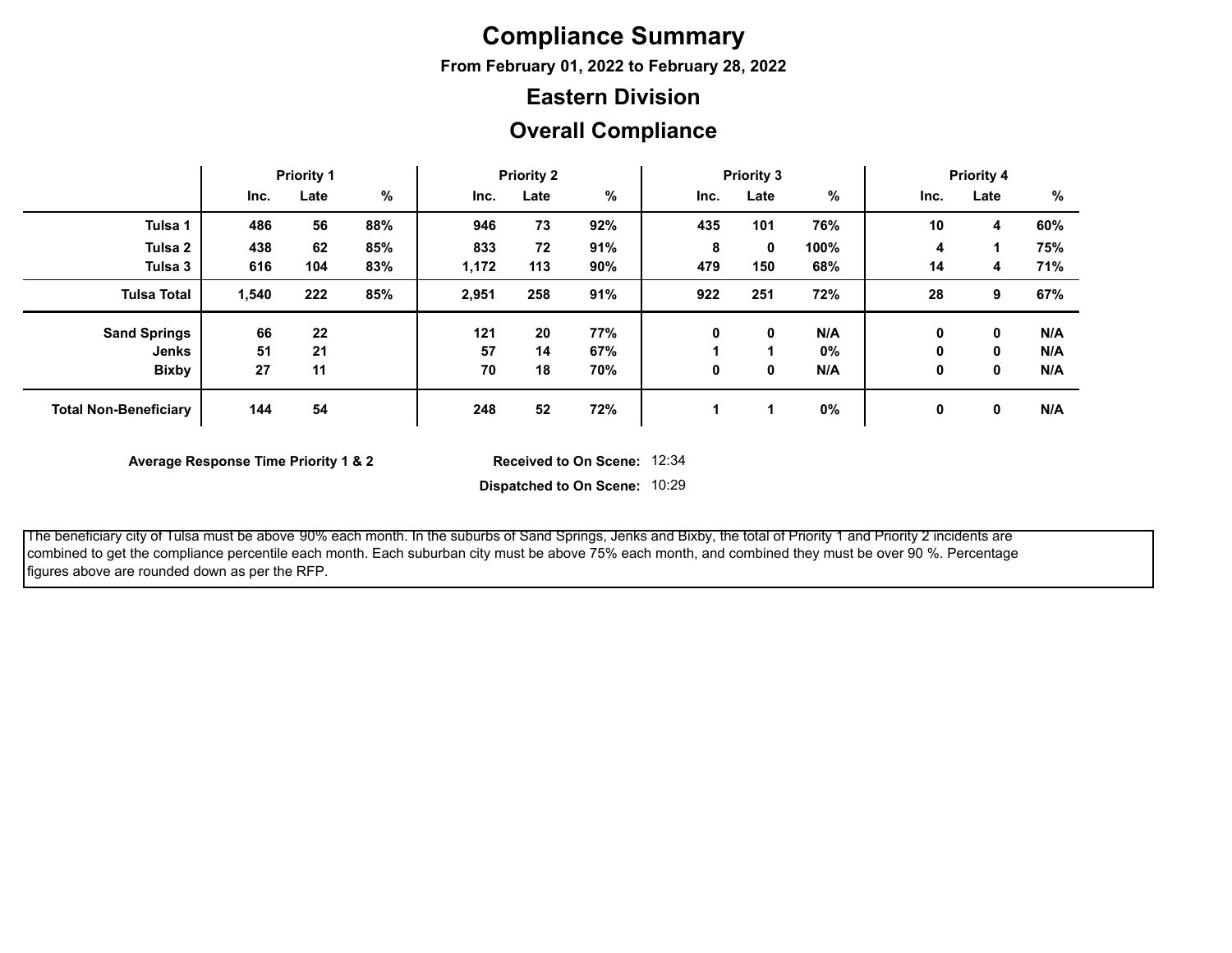## **Compliance Summary**

**From February 01, 2022 to February 28, 2022**

### **Western Division**

### **Overall Compliance**

|                               |       | <b>Priority 1</b> |     |       | <b>Priority 2</b> |     |       | <b>Priority 3</b> |               |      | <b>Priority 4</b> |      |
|-------------------------------|-------|-------------------|-----|-------|-------------------|-----|-------|-------------------|---------------|------|-------------------|------|
|                               | Inc.  | Late              | %   | Inc.  | Late              | %   | Inc.  | Late              | $\frac{9}{6}$ | Inc. | Late              | %    |
| <b>Oklahoma City 1</b>        | 904   | 378               | 58% | 1,539 | 340               | 77% | 722   | 322               | 55%           | 8    |                   | 87%  |
| <b>Oklahoma City 2</b>        | 1,035 | 538               | 48% | 1,489 | 442               | 70% | 238   | 108               | 54%           |      | 0                 | 100% |
| <b>Edmond</b>                 | 181   | 100               | 44% | 246   | 77                | 68% | 89    | 52                | 41%           | 0    | 0                 | N/A  |
| <b>Total OKC &amp; Edmond</b> | 2,120 | 1,016             | 52% | 3,274 | 859               | 73% | 1,049 | 482               | 54%           | 9    |                   | 88%  |
| <b>Mustangl</b>               | 0     | 0                 |     | 0     | 0                 | N/A | 0     | 0                 | N/A           | 0    | 0                 | N/A  |
| <b>The Village</b>            | 28    | 8                 |     | 45    | 11                | 73% | 0     | 0                 | N/A           | 0    | 0                 | N/A  |
| <b>Nichols Hills</b>          | 6     | $\mathbf 2$       |     |       | 0                 | 77% | 0     | 0                 | N/A           | 0    | 0                 | N/A  |
| <b>Total Non-Beneficiary</b>  | 34    | 10                |     | 49    | 11                | 74% |       |                   | $0\%$         | 0    | 0                 | N/A  |

**Average Response Time Priority 1 & 2 Received to On Scene: Dispatched to On Scene:** 18:17 13:39

 The beneficiary cities of Oklahoma City and Edmond must be above 90% each month. In the suburbs of Mustang, The Village, and Nichols Hills the total of Priority 1 and Priority 2 incidents are combined to get the compliance percentile each month. Each suburban city must be above 75% each month, and combined they must be over 90 %. Percentage figures above are rounded down as per the RFP.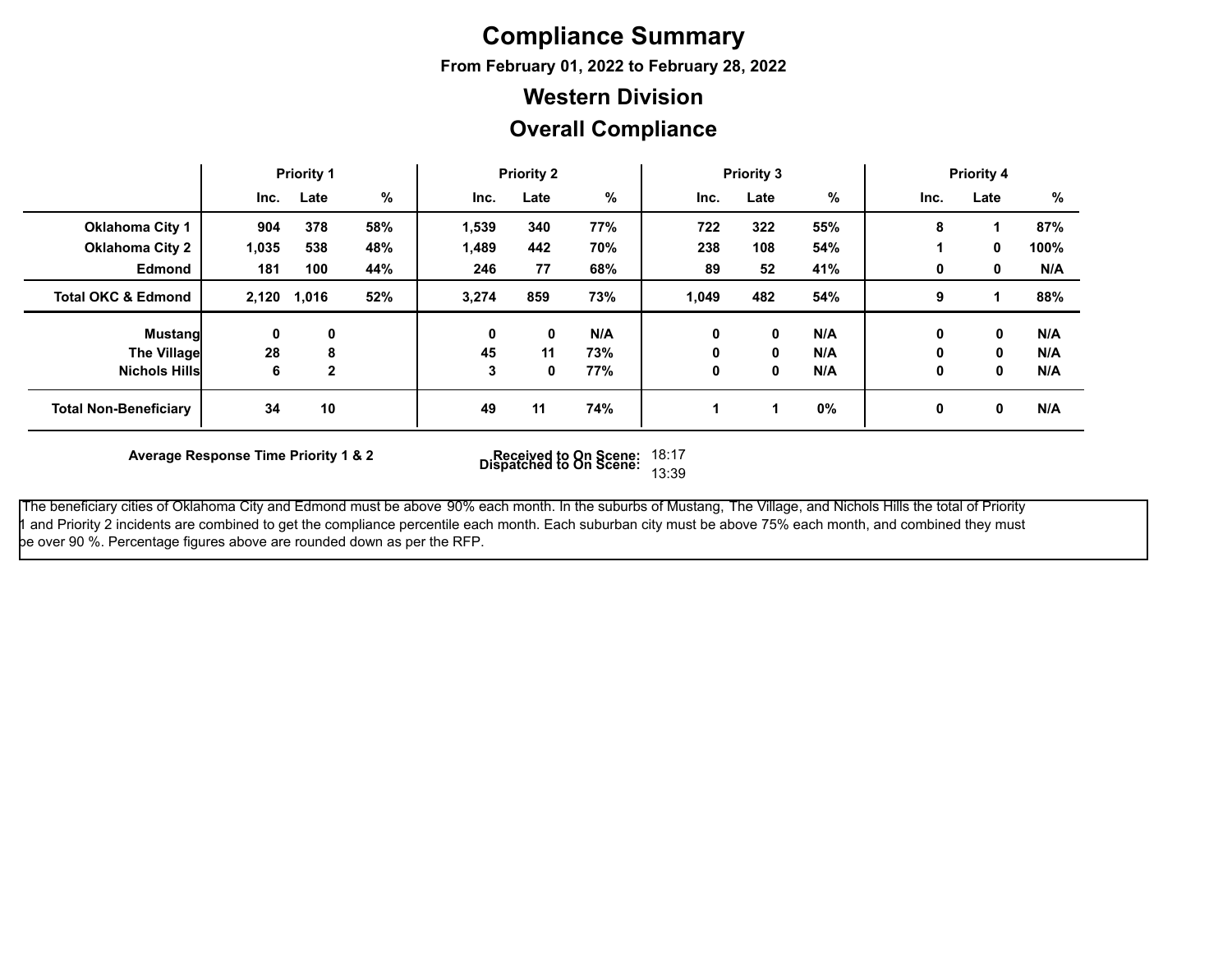#### **February 1, 2022 to February 28, 2022 Compliance Summary**

### **Eastern Division Non-discrimination**

|                   |      | <b>Priority 1</b> |     |
|-------------------|------|-------------------|-----|
|                   | Inc. | Late              | %   |
| <b>District 1</b> | 486  | 56                | 88% |
| District 2        | 438  | 62                | 85% |
| <b>District 3</b> | 616  | 104               | 83% |

Each district within the Beneficiary City of Tulsa must be individually above 75% on Priority 1 transports (with a minimum of 100 incidents in each for measurement). Percentage figures above are rounded down as per the RFP.

# **Western Division Non-discrimination**

|                   |      | <b>Priority 1</b> |     |
|-------------------|------|-------------------|-----|
|                   | Inc. | Late              | %   |
| <b>District 1</b> | 904  | 375               | 58% |
| <b>District 2</b> | 1035 | 532               | 48% |
| <b>Edmond</b>     | 181  | $Q_{\ell}$        | 46% |

Each district of the Western Division must be individually above 75% on Priority 1 transports (with a minimum of 100 incidents in each for measurement). Percentage figures above are rounded down as per the RFP.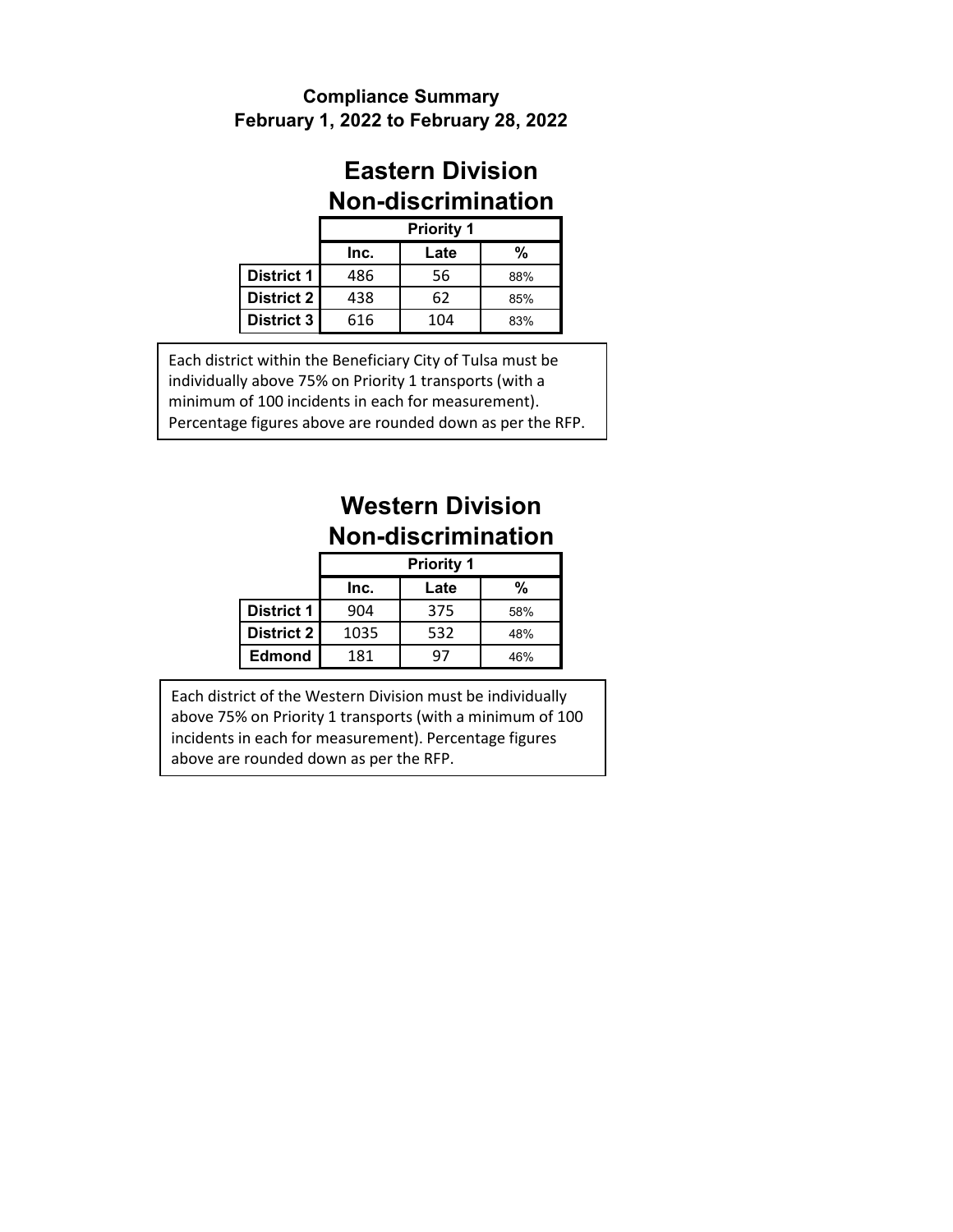### **Eastern Division Priority 1 Late Calls February 2022**



**Minutes Late**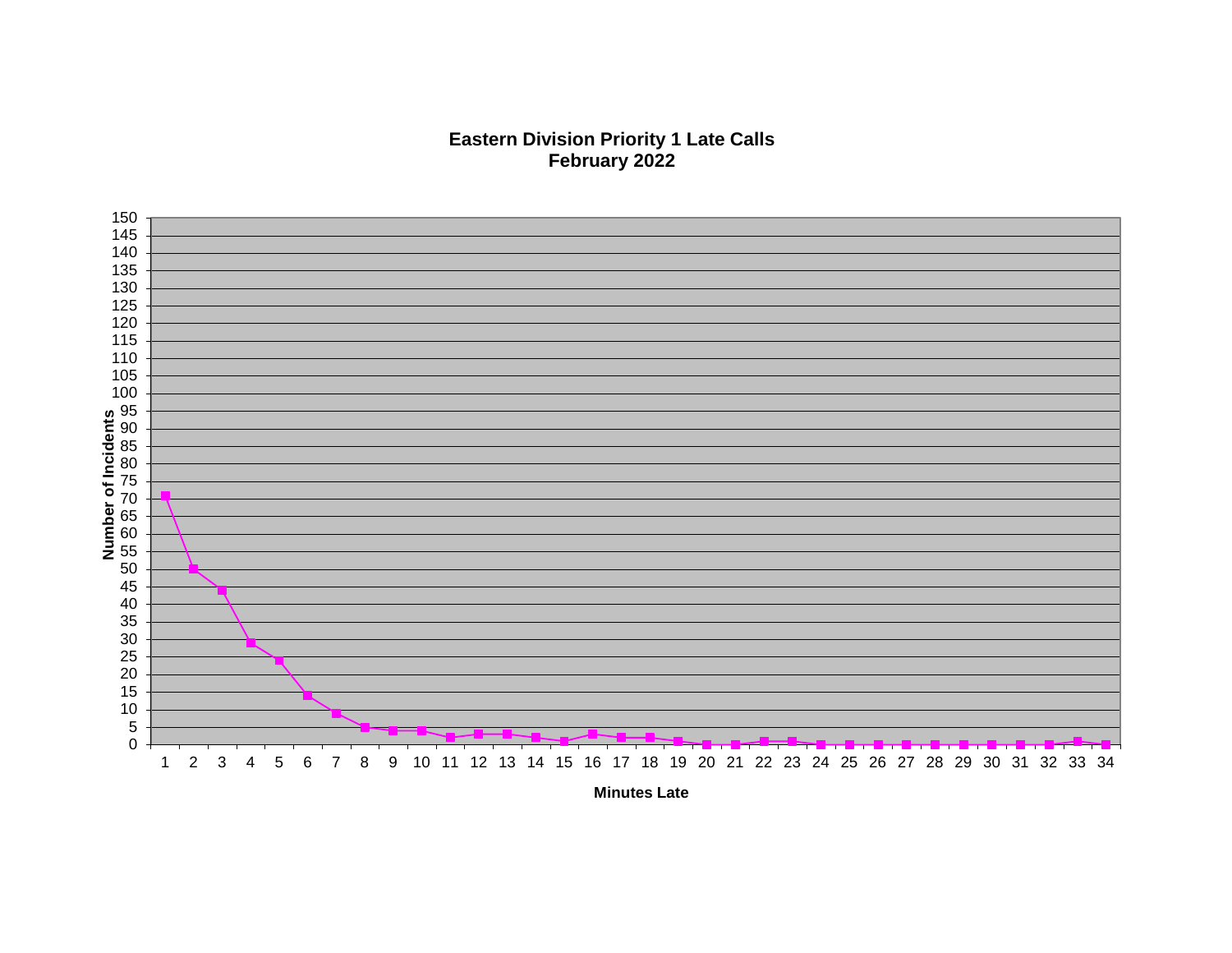#### **Western Division Priority 1 Late Calls February 2022**



**Minutes Late**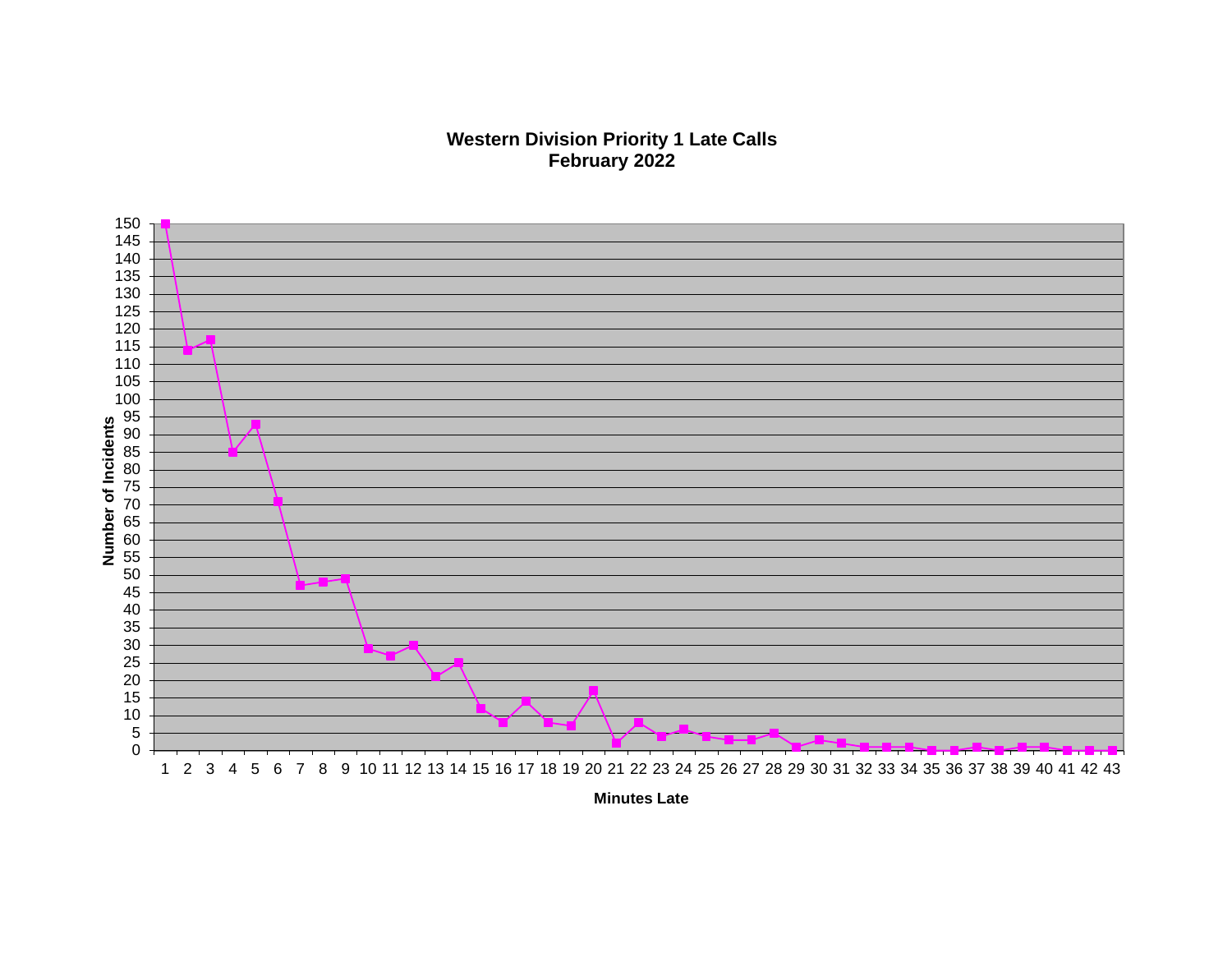**Edmond Priority 1 Late Calls February 2022**



**Minutes Late**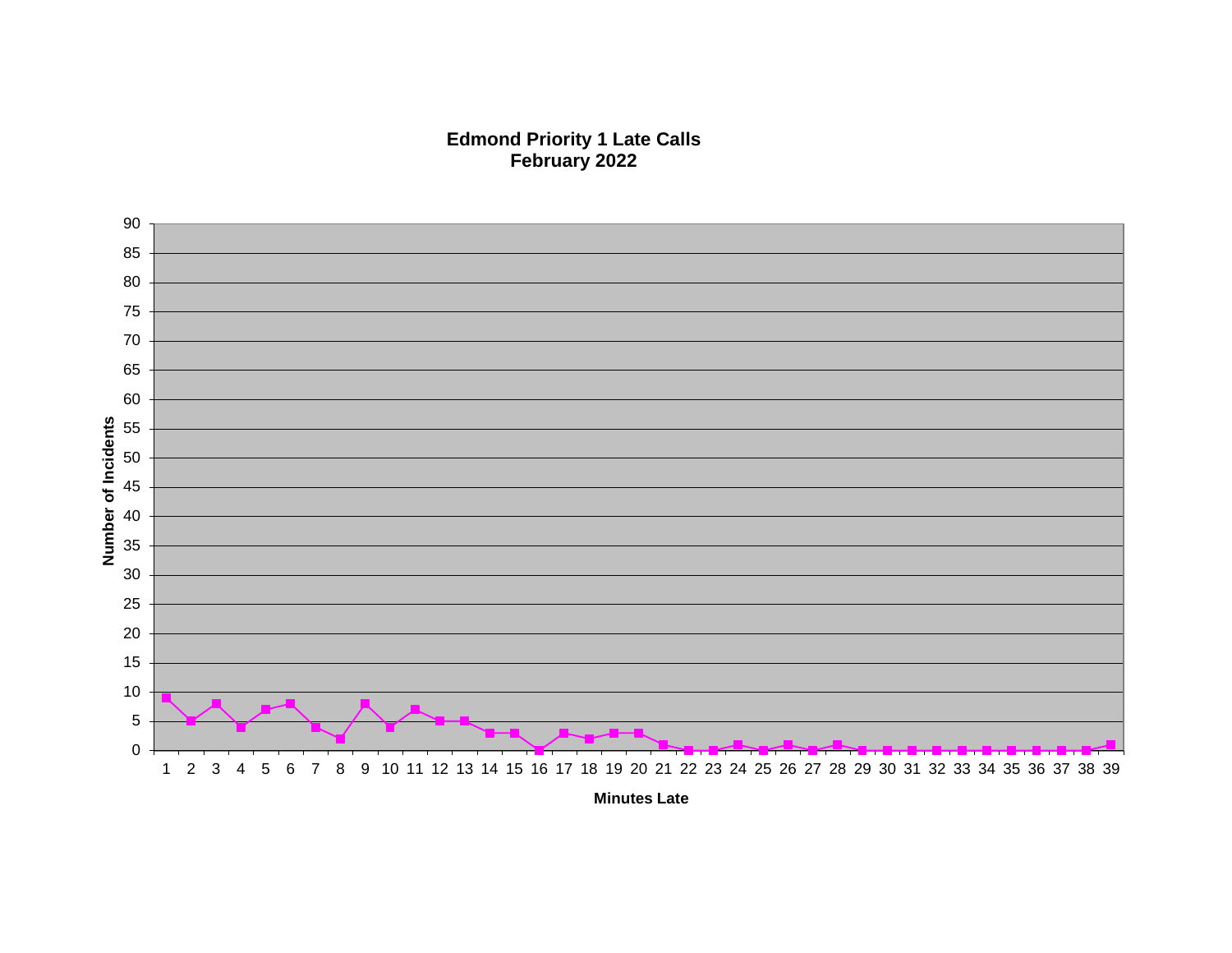#### Response Time Exclusion Summary Report Three Months ending February, 2022

| <b>Month</b>                            |                | 2021-12        |                         |              |      | 2022-01        |                |              |
|-----------------------------------------|----------------|----------------|-------------------------|--------------|------|----------------|----------------|--------------|
| <b>Priority</b>                         | 1              | $\overline{2}$ | 3                       | 4            | 1    | $\overline{2}$ | 3              | 4            |
| <b>Eastern Division</b>                 |                |                |                         |              |      |                |                |              |
| <b>Final Other</b>                      |                |                |                         |              |      |                |                |              |
| <b>Final Other Declared Disaster</b>    |                |                |                         |              |      |                |                |              |
| Final Other 2nd Unit                    |                |                |                         |              |      |                |                |              |
| Final Other Interfacility Transfer      |                |                |                         |              |      |                |                |              |
| <b>Final System Overload</b>            | 23             | 75             | 20                      |              | 81   | 129            | 30             |              |
| <b>Final Weather</b>                    | $\overline{7}$ | 1              |                         |              | 21   | 13             | $\overline{3}$ |              |
| <b>Eastern Exclusions Total</b>         | 30             | 76             | 20                      | 0            | 102  | 142            | 33             | $\pmb{0}$    |
|                                         |                |                |                         |              |      |                |                |              |
| <b>East Transports*</b>                 | 2031           | 3680           | 1051                    | 18           | 2189 | 3694           | 865            | 20           |
| East Late                               | 335            | 416            | 385                     | 5            | 420  | 590            | 474            | 9            |
|                                         |                |                |                         |              |      |                |                |              |
| <b>East % of Transports</b>             | 1%             | 2%             | 2%                      | 0%           | 5%   | 4%             | 4%             | 0%           |
|                                         |                |                |                         |              |      |                |                |              |
| East Compliance**                       | 83%            | 88%            | 63%                     | 72%          | 80%  | 84%            | 45%            | 55%          |
| <b>East Compliance W/O Exclusions**</b> | 82%            | 86%            | 62%                     | 72%          | 77%  | 80%            | 43%            | 55%          |
|                                         |                |                |                         |              |      |                |                |              |
|                                         |                |                |                         |              |      |                |                |              |
|                                         |                |                |                         |              |      |                |                |              |
| <b>Month</b>                            |                | 2021-12        |                         |              |      | 2022-01        |                |              |
| <b>Priority</b>                         | $\mathbf{1}$   | $\overline{2}$ | $\overline{\mathbf{3}}$ | 4            | 1    | $\mathbf{2}$   | 3              | 4            |
| <b>Western Division</b>                 |                |                |                         |              |      |                |                |              |
| <b>Final Other</b>                      |                |                |                         |              |      |                |                |              |
| <b>Final Other Declared Disaster</b>    |                |                |                         |              |      |                |                |              |
| Final Other 2nd Unit                    |                |                |                         |              |      |                |                |              |
| Final Other Interfacility Transfer      |                |                |                         |              |      |                |                |              |
| <b>Final System Overload</b>            | 141            | 150            | 33                      |              | 415  | 398            | 67             | $\mathbf{1}$ |
| <b>Final Weather</b>                    | 19             | 14             |                         |              | 31   | 23             | 3              | $\pmb{0}$    |
| <b>Western Exclusions Total</b>         | 160            | 164            | 33                      | $\mathbf{0}$ | 446  | 421            | 70             | $\mathbf 1$  |
|                                         |                |                |                         |              |      |                |                |              |
| <b>West Transports*</b>                 | 2600           | 3925           | 1062                    | 11           | 2569 | 3290           | 920            | 7            |
| West Late 1246                          |                | 1058           | 537                     | 6            | 1418 | 1349           | 493            |              |
|                                         |                |                |                         |              |      |                |                |              |
| <b>West % of Transports</b>             | 6%             | 4%             | 3%                      | 0%           | 17%  | 13%            | 8%             |              |
|                                         |                |                |                         |              |      |                |                | 5<br>0%      |
| <b>West Compliance**</b>                | 52%            | 73%            | 49%                     | 45%          | 44%  | 58%            | 46%            | 28%          |

\*\* For the purposes of this report, beneficiary and non-beneficiary cities have been combined. Contract compliance measures them separately. \* For the purposes of this report, transports means the number of transports that qualify for inclusion for compliance calculation purposes. Multi-unit response transports for greater than the first unit on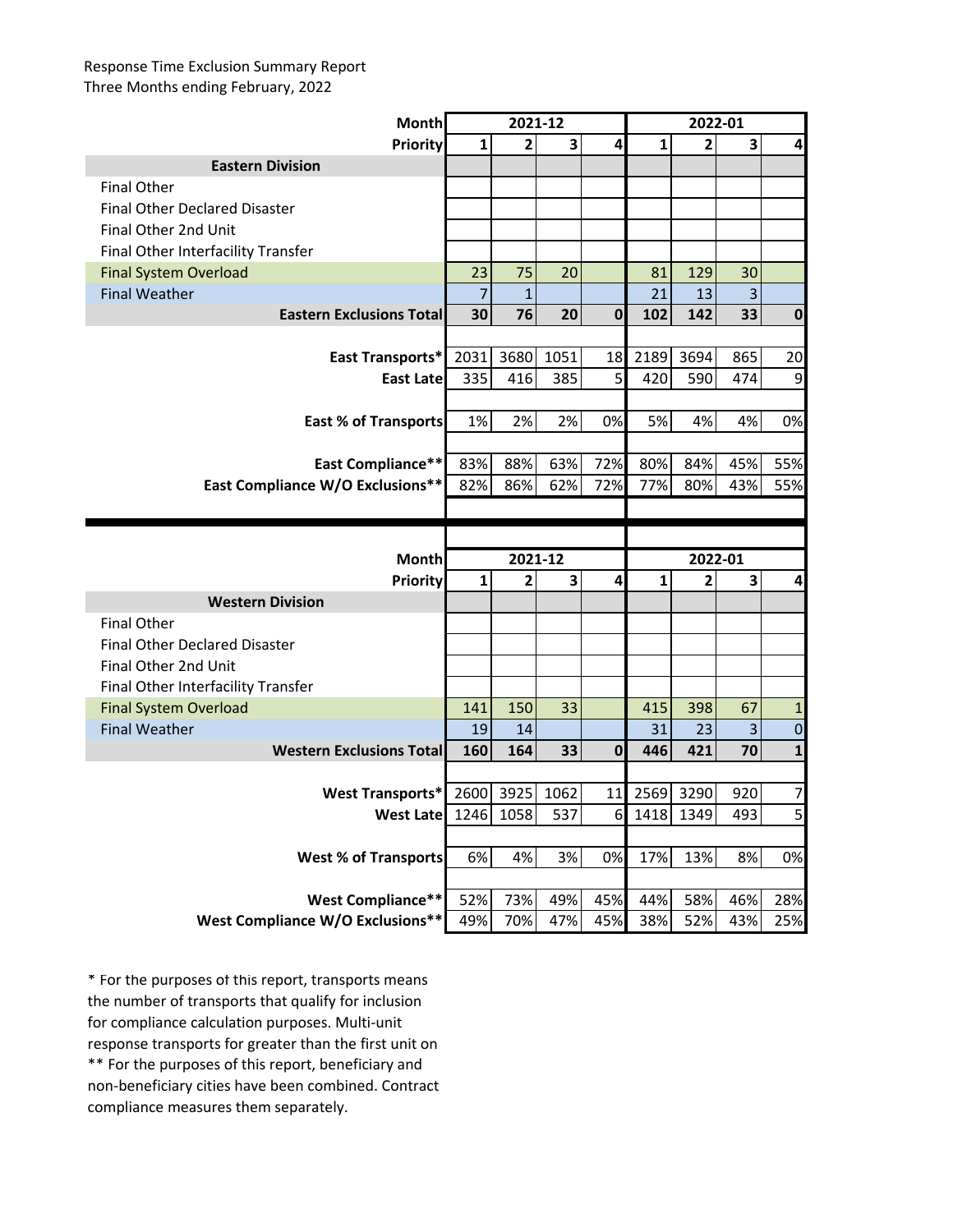